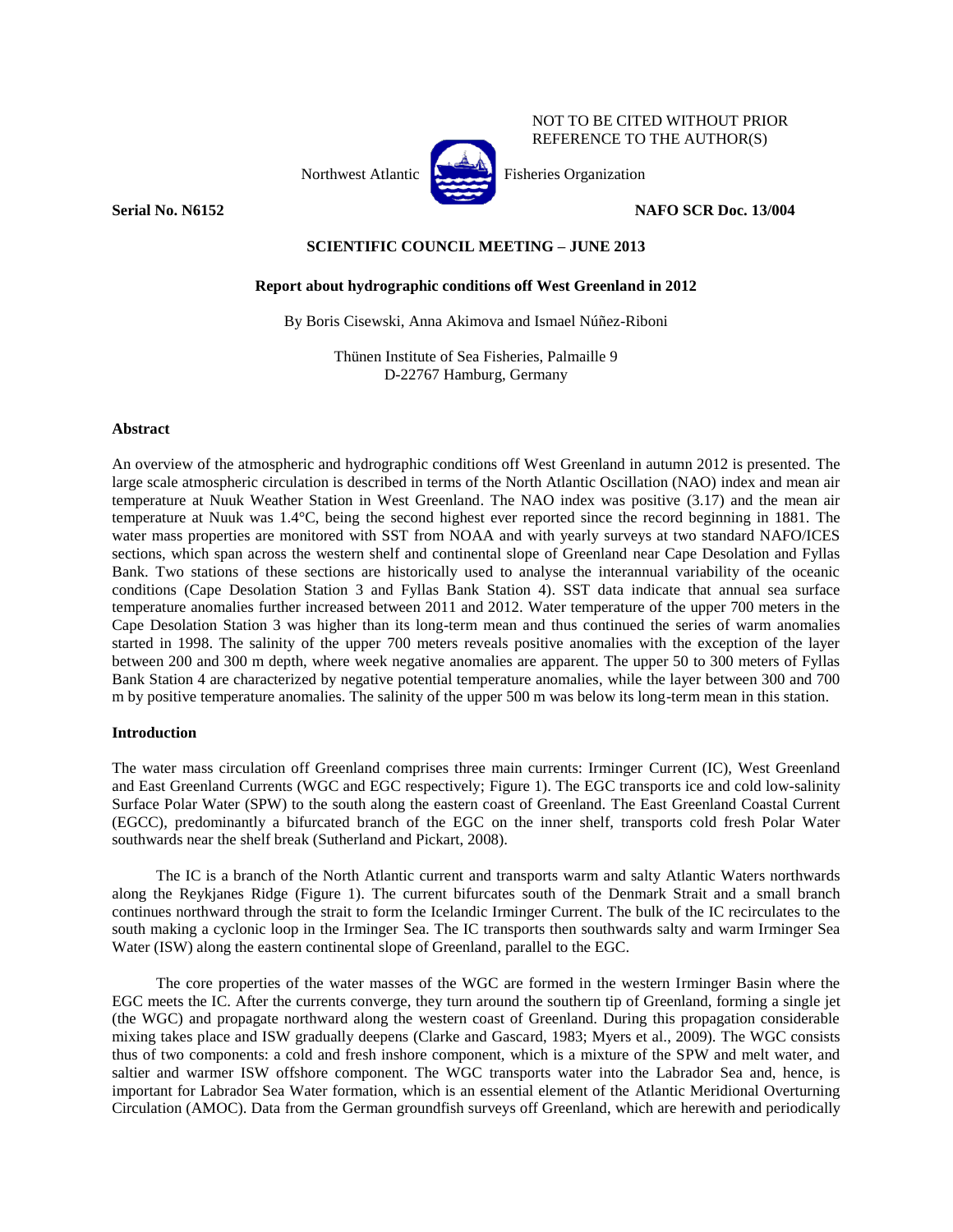reported to NAFO, reveal significant interannual and decadal variability of both components of the WGC since 1981.

### **Materials and Methods**

The German groundfish survey off Greenland is conducted since 1981, aiming at monitoring groundfish stocks in particular of cod and redfish, collecting environmental data and performs ecosystem studies in the area. The monitoring is carried out by the Thünen-Institute of Sea Fisheries from board of RV 'Walter Herwig III': Yearly in autumn, the WGC is monitored at two standard ICES/NAFO oceanographic sections across the slope off West Greenland near Cape Desolation and Fyllas Bank. The sections (identified with CD and FY, respectively) and station locations for the 2012 expedition are shown in Figure 2.

CTD profiler casts were conducted with a Sea-Bird 911plus profiler attached to a 12-bottle water sampler. The hydrographic database consisted of 116 hydrographic stations sampled between October 12 and November 04, 2012, from R.V. 'Walther Herwig III'. For in situ calibration, salinity samples were analyzed with a Guildline Autosal-8400A salinometer immediately after the cruise. The collected data were interpolated to a 1 m grid in the vertical. If data were missing at the top of a profile, we assumed constant properties from the first measurement (normally 2–5 m) up to the surface.

Air temperature at Nuuk station on the western coast of Greenland is used to characterize the atmospheric conditions. Monthly mean values were obtained from Goddard Institute for Space Studies of the National Aeronautics and Space Administration (NASA), accompanied by the data from the Danish Meteorological Institute.

#### **Results and Discussion**

#### *Atmospheric conditions in 2012*

The variability of the atmospheric conditions over Greenland and the Labrador Sea is driven by the large scale atmospheric circulation over the North Atlantic, which is normally described in terms of the North Atlantic Oscillation (NAO). During a positive NAO strong northwest winds bring cold air from the North American continent and cause negative anomalies of the air temperatures over Greenland, Labrador Sea, Baffin Bay (Hurrell and Deser, 2010). During a negative NAO the westerlies slacken and the weather is normally milder over the whole region. According to ICES standards, we use in this study the Hurrell winter (DJFM) NAO index, which is available at *http://www.cgd.ucar.edu/cas/jhurrell/indices.html*. The correlation between annual air temperature timeseries and winter NAO index time series is -0.51 for the period from 1876 to 2009 and slightly varies between decades. However, the NAO index gives us only the information about the strength of Icelandic Low and Azores High and gives no information about their spatial location, which also affects the direction of winds and regional weather. That might explain the low correlation between the two parameters.

In 2012, the NAO index was positive (3.17; Figure 3) describing anomalous strong westerlies over the North Atlantic Ocean. Both, the Icelandic Low and the Azores High were strengthening resulting in an increased pressure difference over the North Atlantic sector than normal. While the circulation cell reveals no shift in comparison with its long-term mean location (Figure 4), the Greenland High was lower and the Icelandic Low pressure zone was stronger than the long-term mean, respectively. The mean air temperature at Nuuk Weather Station in West Greenland was  $1.4\degree$ C in 2012 (Figure 5), which is the second highest ever reported temperature since the beginning of the observations in 1881. The monthly temperatures were higher than the corresponding long-term means throughout the year 2012 with the exception of March (Figure 6).

#### *Hydrographic Conditions*

Here a short overview of the hydrographical condition west off Greenland during autumn 2012 is presented. There is more than one definition of the water masses carried by the WGC (Clarke and Gascard, 1983; Stein, 2005; Schmidt and Send, 2007; Myers et al., 2009). Here we consider the upper layer down to 700 m water depth and define SPW and ISW following the study of Myers et al., 2009 (Table 2). Deeper Labrador Sea Water and North East Atlantic Deep Water stay beyond the scope of this report.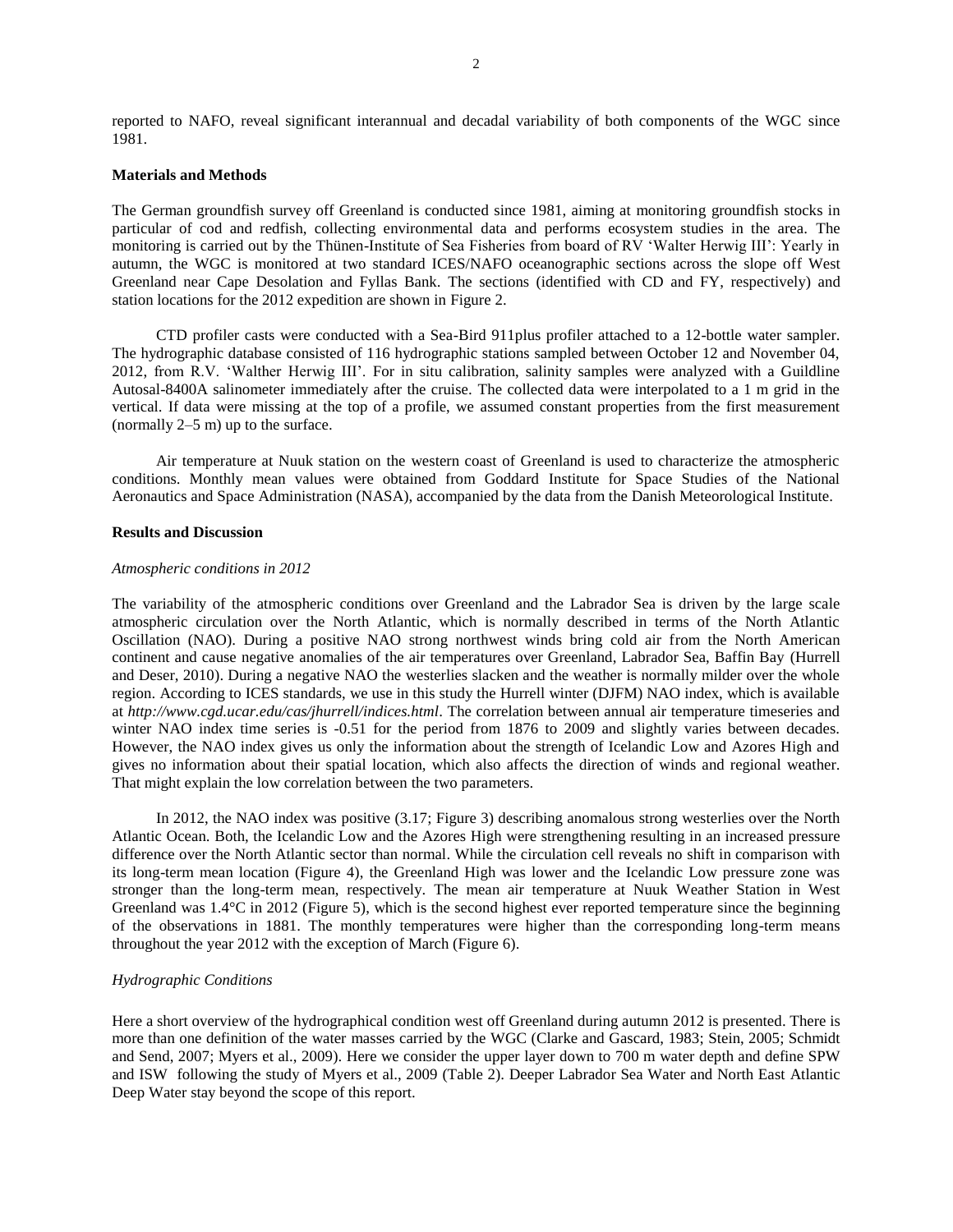The annual sea surface temperature (NOAA OI SST) anomalies for 2012 indicate positive anomalies of the SST in the Northwestern Atlantic and around Greenland (Figure 7). The annual sea surface temperature and the area of positive temperature anomalies have further increased between 2011 and 2012. Negative anomalies were observed only along the eastern coast of Greenland and associated with the EGC.

Generally, the upper layer temperature near Cape Desolation in autumn is well above zero due to the summer heat accumulation and, hence, only salinity can be used as SPW tracer (Myers et al., 2009). A salinity of less than 32 was observed at station 1069 in 2012 (Figure 8). The most offshore station of the 2012 section (Station 1072) corresponds to the standard Cape Desolation Station 3, which was reported in ICES WGOH since 2001 (Stein, 2010). No SPW was observed at this station in 2012. Moreover, the water temperature of the upper 700 meters was higher than its long-term mean, and thus continued the series of warm anomalies started in 1998 (Figure 9). The salinity of the upper 700 meters reveals positive anomalies with the exception of the layer between 200 and 300 m depth, where week negative anomalies are apparent. Whether these processes exert a control on slowing down the Subpolar Gyre is still under debate (*Häkkinen and Rhines*, 2004; *Hátún et al.*, 2005; *Hátún et al.*, 2009).

The Fyllas Bank section is situated further to the north over the broad shallow Fyllas Bank that affects strongly the structure of the West Greenland Current (Myers et al., 2009). In 2012, fresh PSW was seen in top 100 m over the entire section (Figure 10) and it spread at least 100 km away from the shelf. The core of ISW ( $\theta > 5$  °C, *S*>34.9) was found between 467 and 785 m water depth at the station 1103. The Station 1103 at the continental slope at 900 m depth corresponds to standard Fyllas Bank Station 4 (e.g. ICES, 2002; ICES, 2004). While the upper 50 to 300 meters of this station are characterized by negative potential temperature anomalies, positive temperature anomalies dominate the layer between 300 and 700 meter water depth. The salinity of the upper 500 m was below its long-term mean (Figure 11).

### **Acknowledgements**

We would like to thank the crew of RV Walther Herwig III.

#### **References:**

Clarke, R. A., and J. C. Gascard (1983), The Formation of Labrador Sea Water. Part I: Large-Scale Processes, *J. Phys. Oceanogr.*, *13*, 1764–1778.

Häkkinen, S., and P. B. Rhines (2004), Decline of Subpolar North Atlantic Circulation During the 1990s, *Science*, *304*, 555-559.

Hátún, H., A. B. Sandø, H. Drange, B. Hansen, and H. Valdimarsson (2005), Influence of the Atlantic Subpolar Gyre on the Thermohaline Circulation, *Science*, *Vol. 309*, 1841-1844.

Hátún, H., M. R. Payne, G. Beaugrand, P. C. Reid, P. C. Sandø, H. Drange, B. Hansen, B. Jacobsen, and D. Bloch (2009), Large bio-geographical shifts in the north-eastern Atlantic Ocean: From the subpolar gyre, via plankton, to blue whiting and pilot whales, *Progress In Oceanography*, *80*( 3-4), 149-162.

Hurrell, J. W., and C. Deser (2010), North Atlantic climate variability: The role of the North Atlantic Oscillation, *Journal of Marine Systems*, *79*(3-4), 231-244.

Myers, P. G., D. Chris, and M. H. Ribergaard (2009), Structure and variability of the West Greenland Current in Summer derived from 6 repeat standard sections, *Progress In Oceanography*, *80*(1-2), 93-112.

Pickart, R. S., D. J. Torres, and P. Fratantoni (2005), The East Greenland Spill Jet, *J. Phy. Oceanogr.*, *35*, 1037- 1053.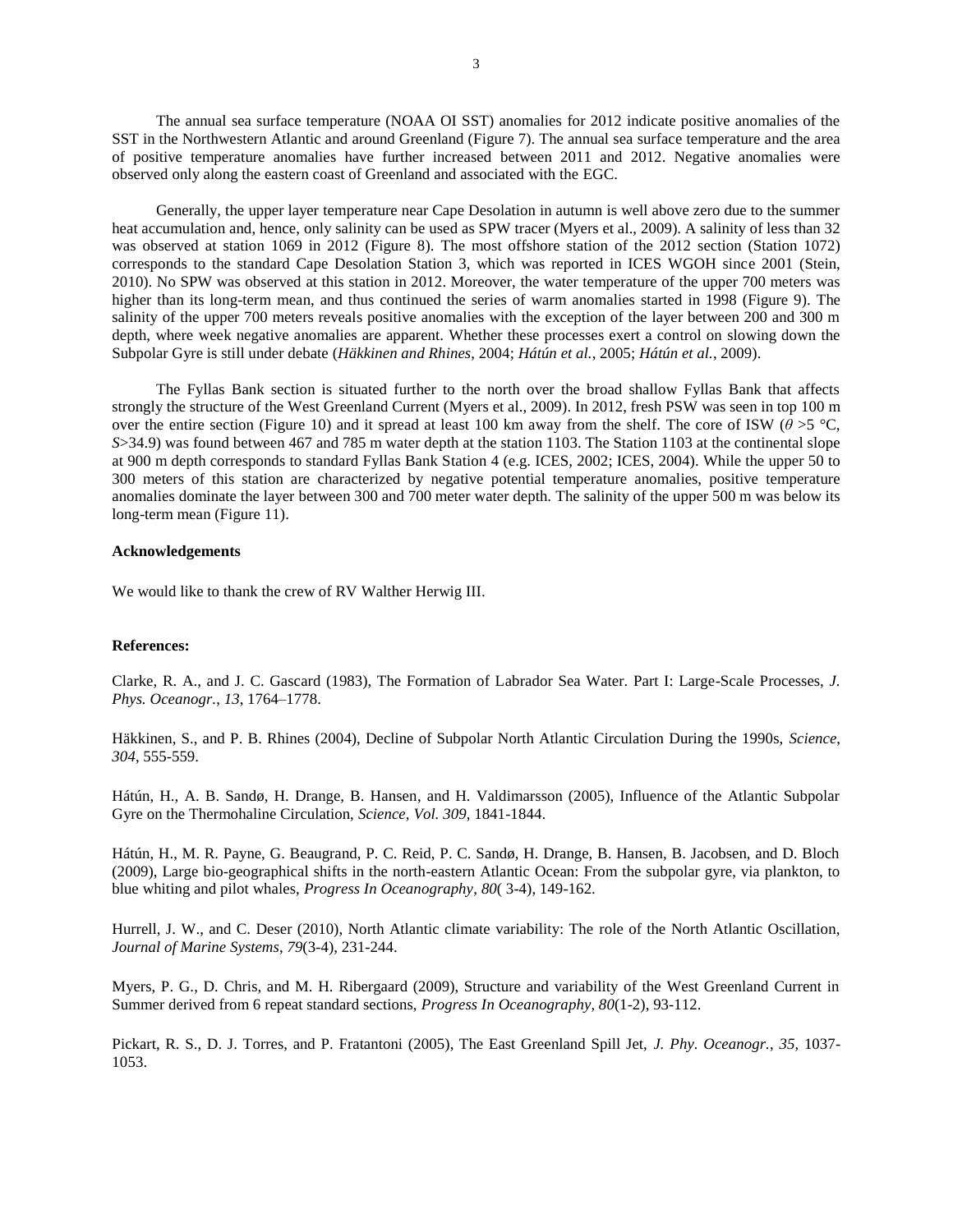Schmidt, S., and U. Send (2007), Origin and Composition of Seasonal Labrador Sea Freshwater, *J. Phys. Oceanogr.*, *37*, 1445–1454.

ICES (2002), The Annual ICES Ocean Climate Status Summary 2001/2002, ICES Cooperative Research Report, No. 251. 25 pp.

ICES (2004), The Annual ICES Ocean Climate Status Summary 2003/2004, ICES Cooperative Research Report, No. 269. 32 pp.

Stein, M. (2005), North Atlantic subpolar gyre warming –impacts on Greenland offshore waters, *Journal of Northwest Atlantic Fishery Science*, *36*, 43 –54.

Stein, M. (2010), The oceanographic work of the Institute of Sea Fisheries in Greenland Waters, 1952-2008, *Journal of Applied Ichthyology*, *26*(C1), 19-31.

Sutherland, D. A., R. S. Pickart (2008), The East Greenland Coastal Current: structure, variablility, and forcing, Progress In Oceanography, 78, 58-77.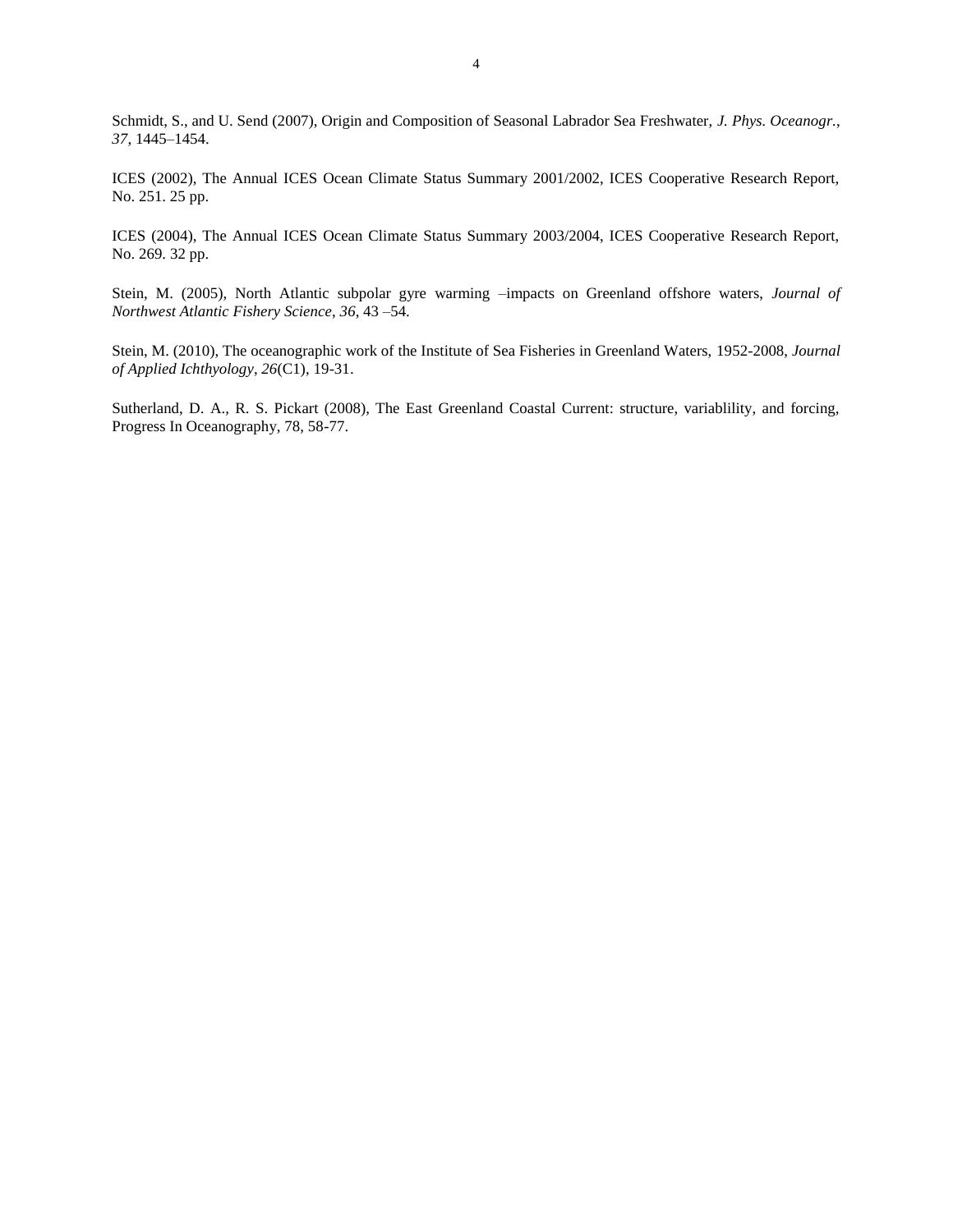## **Tables.**

*Table 1. Details on the times series, analysed in this study. Lat is used for the latitude, long is used for longitude.*

| Name                         | Lat $({}^{\circ}{\rm N})$ | Lon $(^{\circ}W)$ | Type                  |
|------------------------------|---------------------------|-------------------|-----------------------|
|                              |                           |                   |                       |
| Nuuk                         | 64.36                     | $-51.75$          | Weather station       |
| Cape Desolation Station 3    | 60.45                     | $-50.00$          | Oceanographic station |
| <b>Fyllas Bank Station 4</b> | 63.88                     | $-53.37$          | Oceanographic station |

*Table 2. Water mass characteristics in the area of research.* 

| The water masses in the area | Potential temperature $(\theta)$ | Salinity (S) |
|------------------------------|----------------------------------|--------------|
| Surface Polar Water (SPW)    | $\theta$ < 0                     | $S \leq 344$ |
| Irminger Sea water (ISW)     | $\theta$ > 4.5                   | S > 34.95    |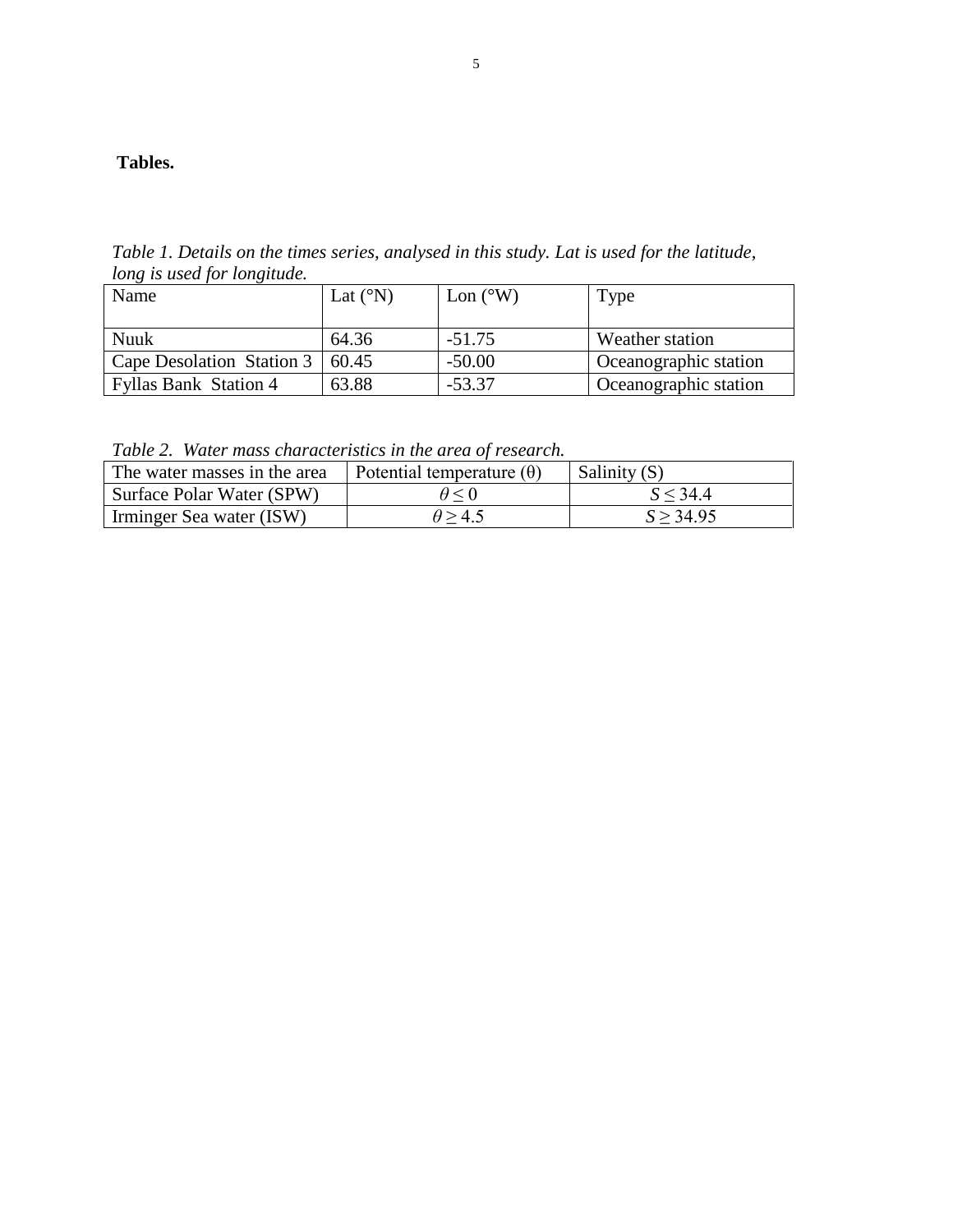# **Figures.**



**Figure 1.** Scheme of the upper ocean circulation in the study area. Red and blue curves show the trajectories of warm Irminger Sea Water and cold Surface Polar Water correspondingly.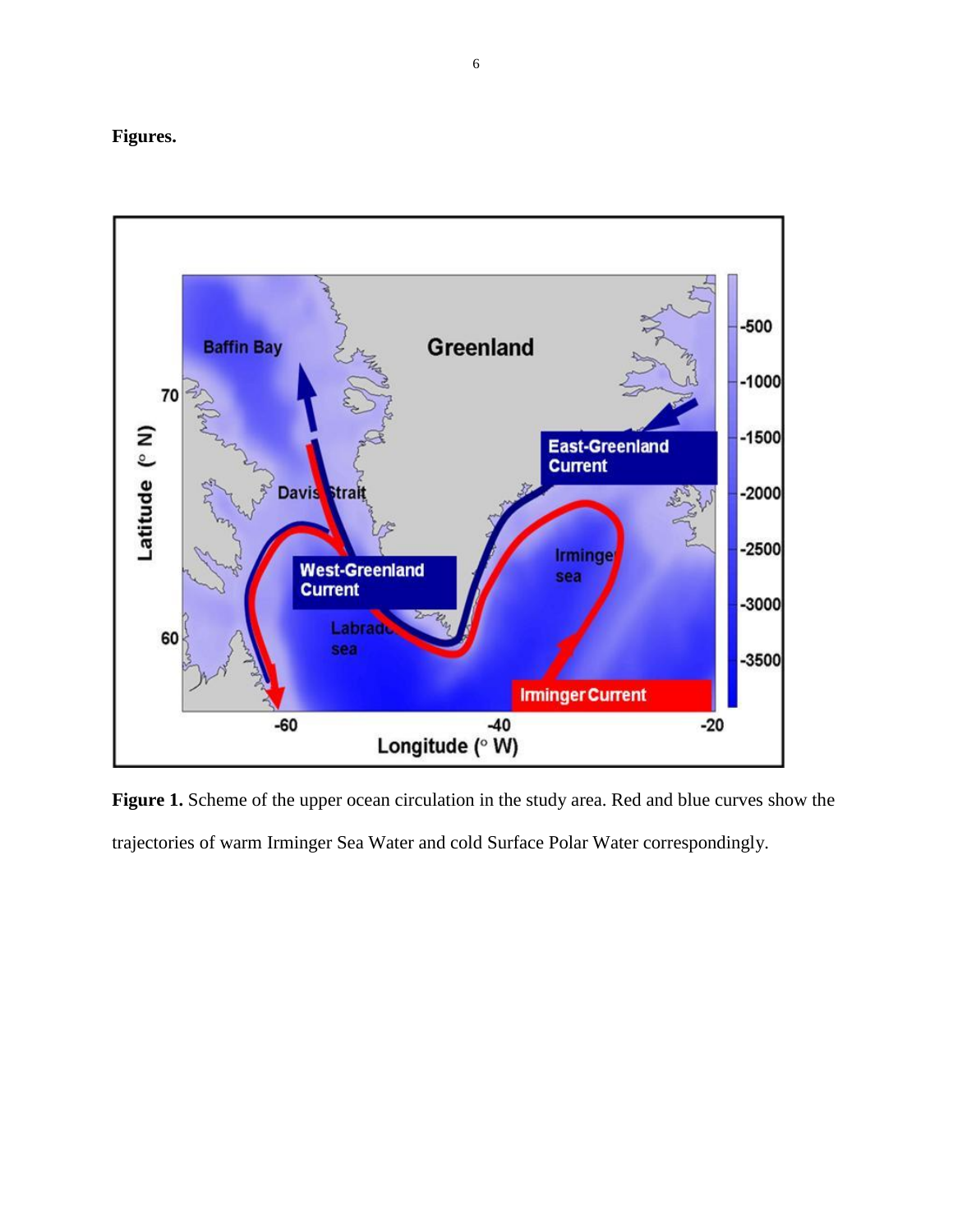

**Figure 2.** Map and bathymetry of the study region. Meteorological station location is shown in yellow. Red dots show the location of the fisheries stations, conducted during the survey in 2012. Gray edged dots show the two ICES/NAFO standard sections (CD – Cape Desolation section, FY – Fyllas Bank Section; geographic coordinates are given in Table 1).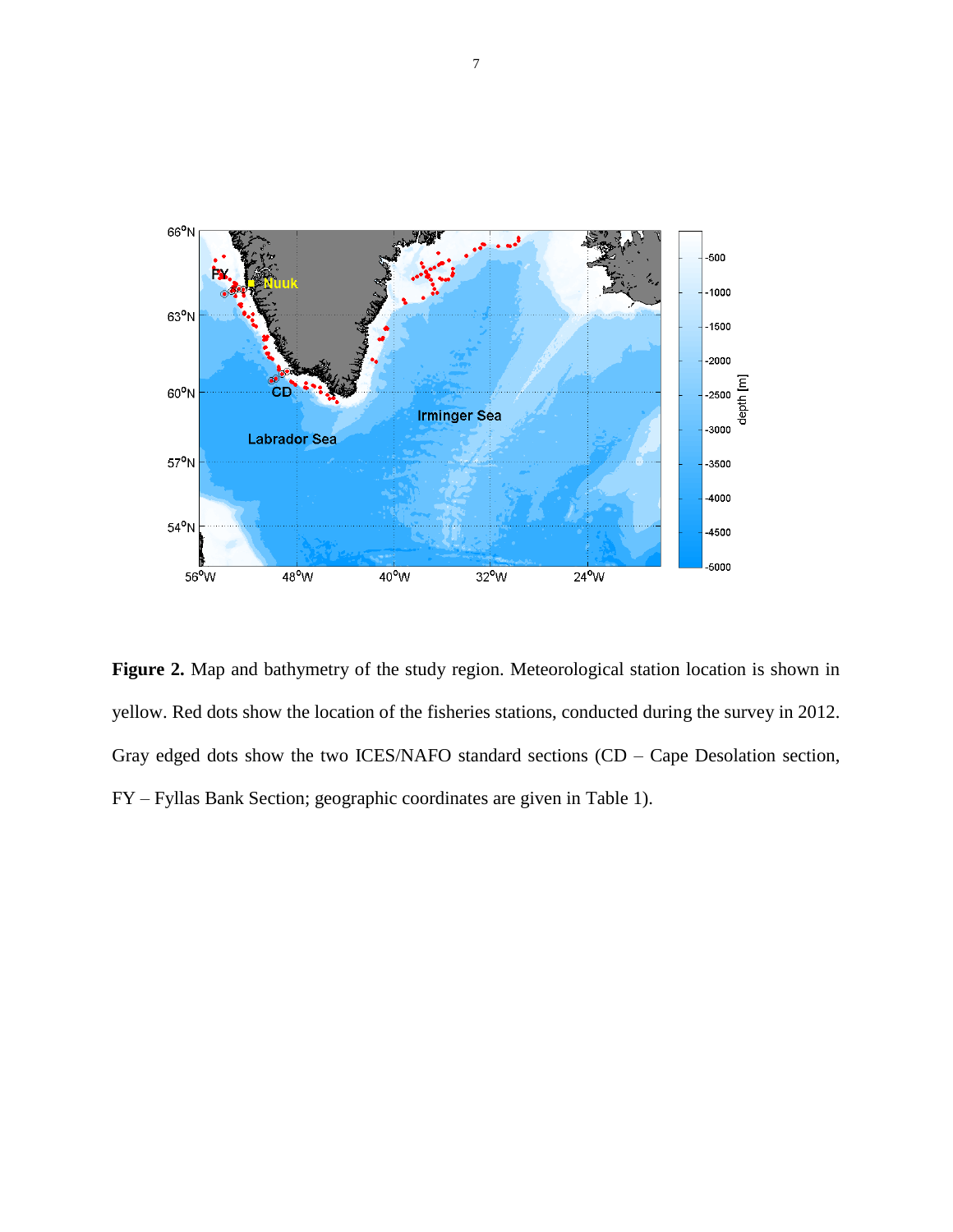

**Figure 3.** The Hurrell winter (DJFM) NAO index with a 5-year running mean (black curve). Data source: http://www.cgd.ucar.edu/cas/jhurrell/nao.stat.winter.html.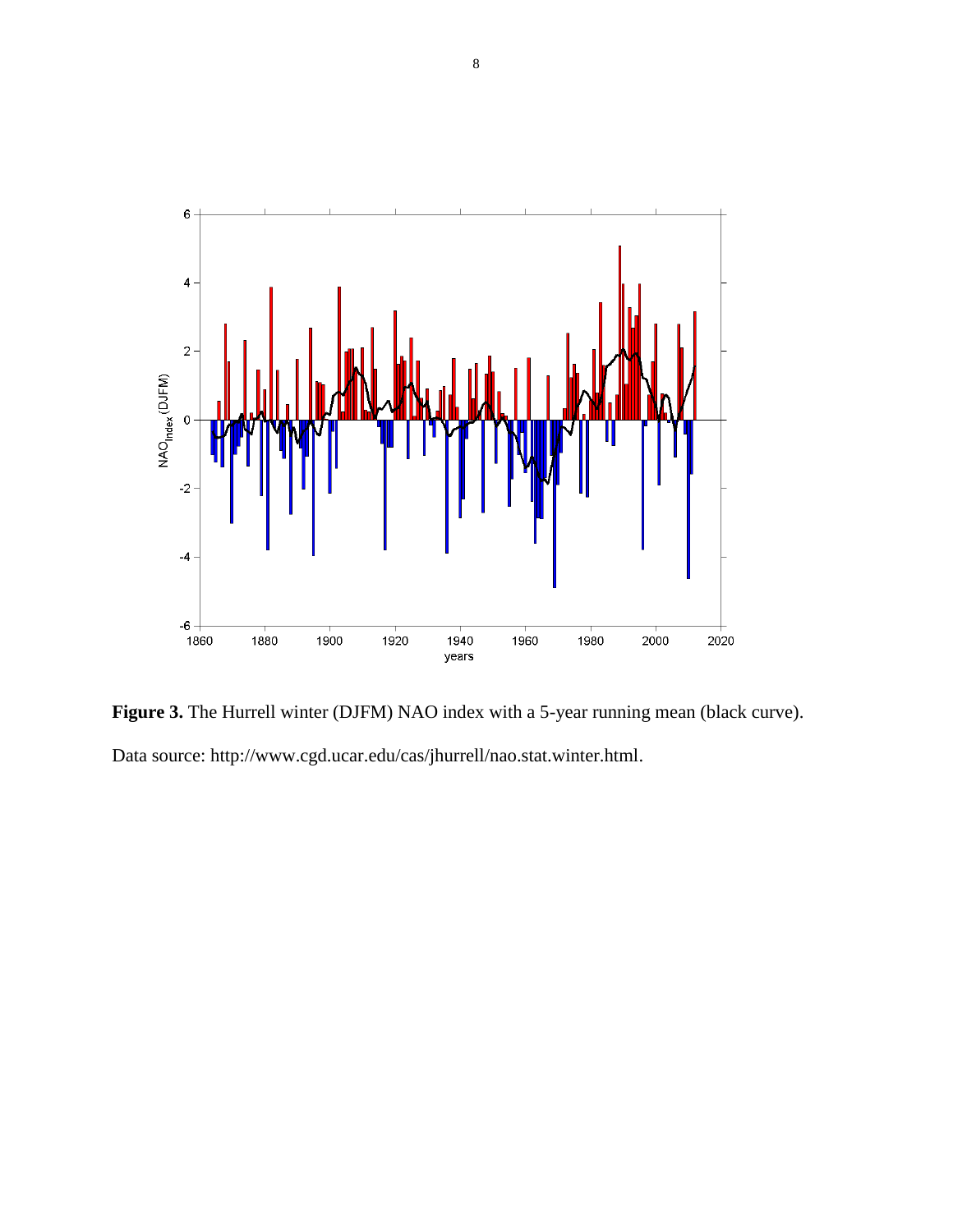

Dec to Mar: 2012



Dec to Mart 1981 to 2010

**Figure 4.** Maps of winter (DJFM) sea level pressure (SLP) over the North Atlantic. Upper panel: mean SLP in winter 2012. Lower panel: mean winter SLP from 1981 to 2010. *Image is provided by the NOAA/ESRL Physical Science Division, Boulder, Colorado*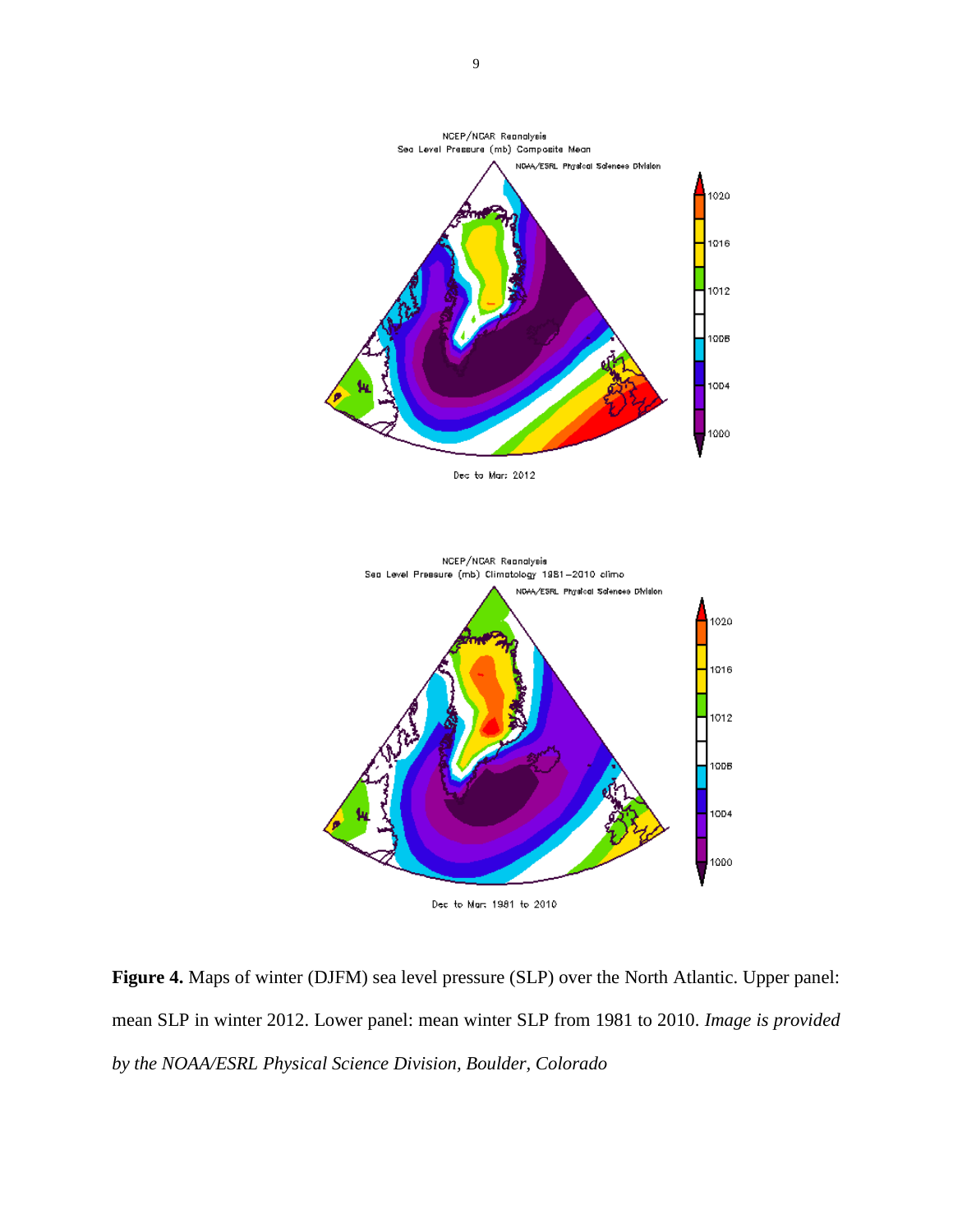

**Figure 5.** Annual mean air temperature at Nuuk station (geographic coordinates are given in table 1). Thick black line shows the 5-year smoothed data. Red solid line indicates the long-term mean temperature, referenced to 1971-2000. Dashed red lines mark corresponding standard deviations.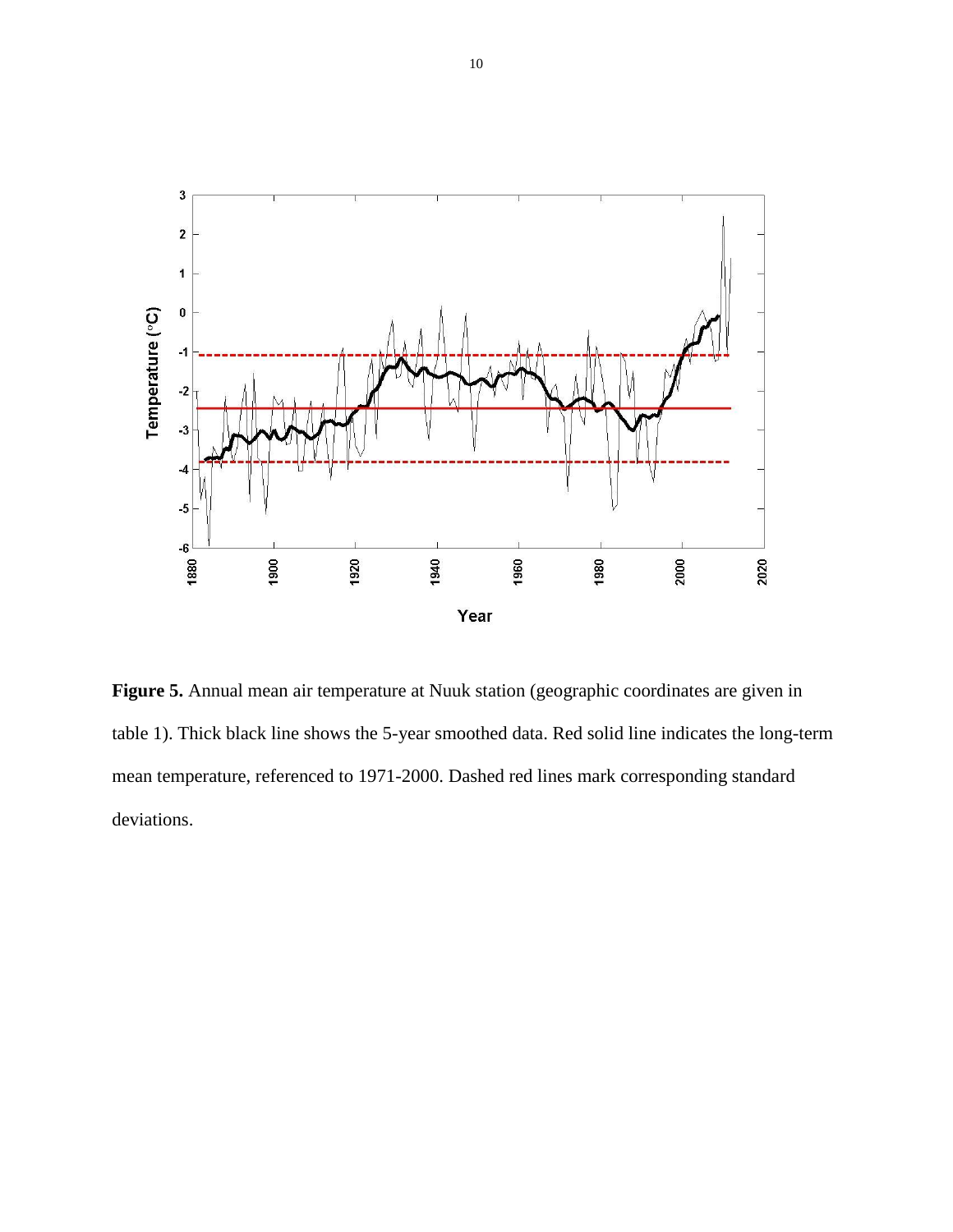

# **Figure**

**6.** Monthly mean temperature at Nuuk station (geographic coordinates are given in Table 1). Monthly mean temperature in 2012 (black line), long-term monthly mean temperature (red solid line) and one standard deviation (red dashed lines) are shown. Reference period is 1981 to 2010.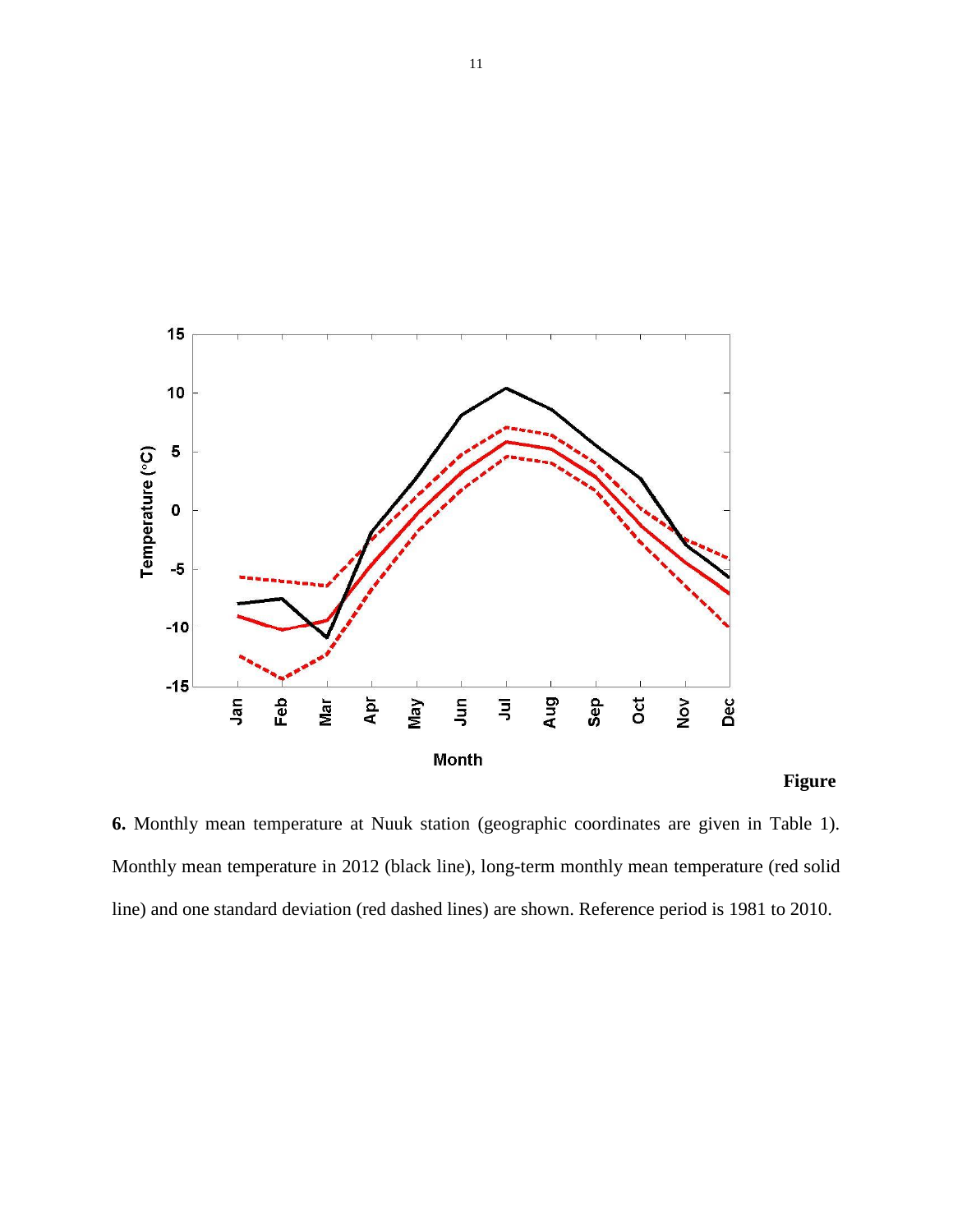

Jan to Dec: 2012

**Figure 7.** Map of 2012 annual sea surface temperature (NOAA OI SST) anomalies in the study region. The long-term mean corresponds to 1981-2010. *Image is provided by the NOAA/ESRL Physical Science Division, Boulder, Colorado*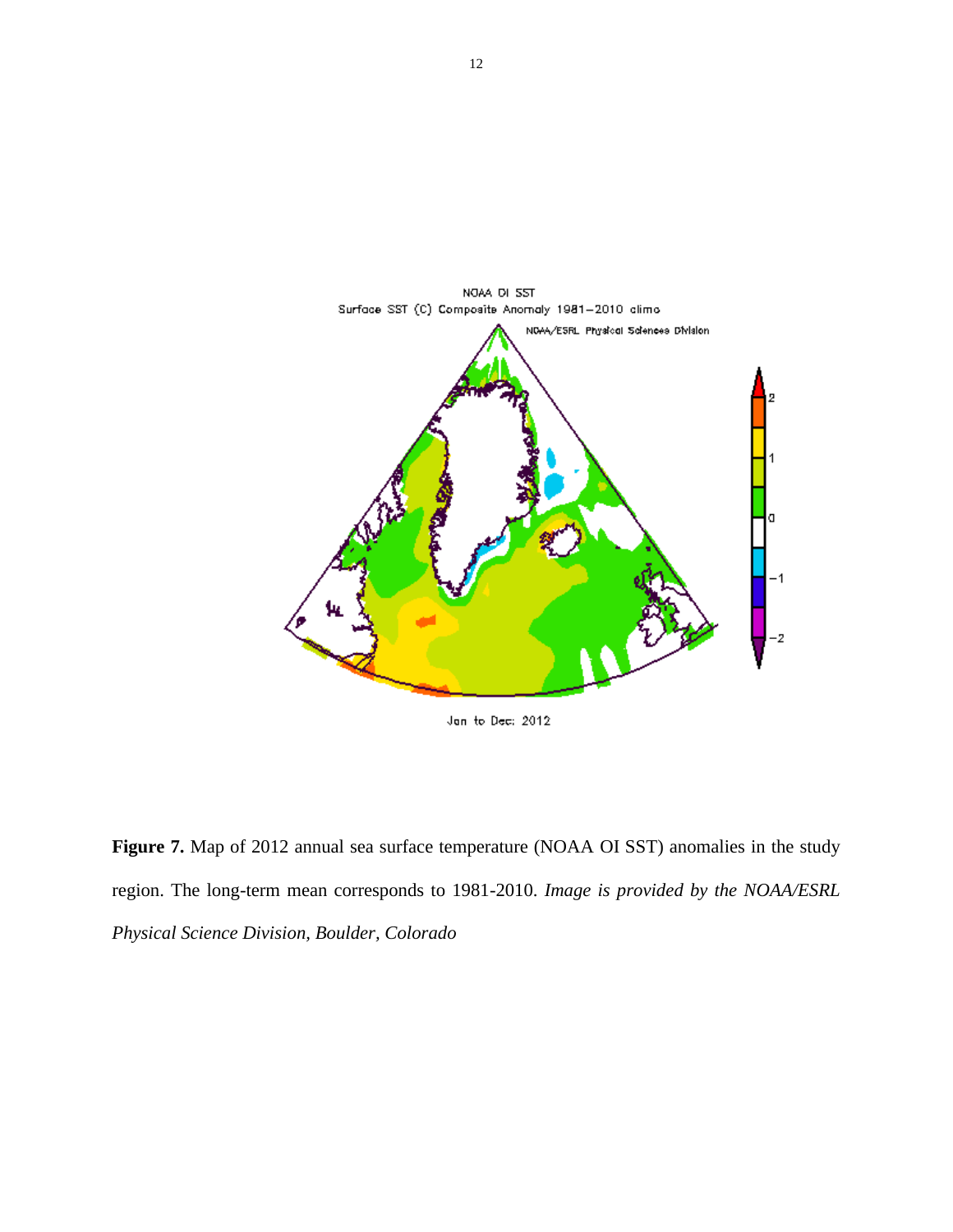

**Figure 8.** Vertical distribution of potential temperature (upper panel) and salinity (lower panel) along the Cape Desolation section in 2012.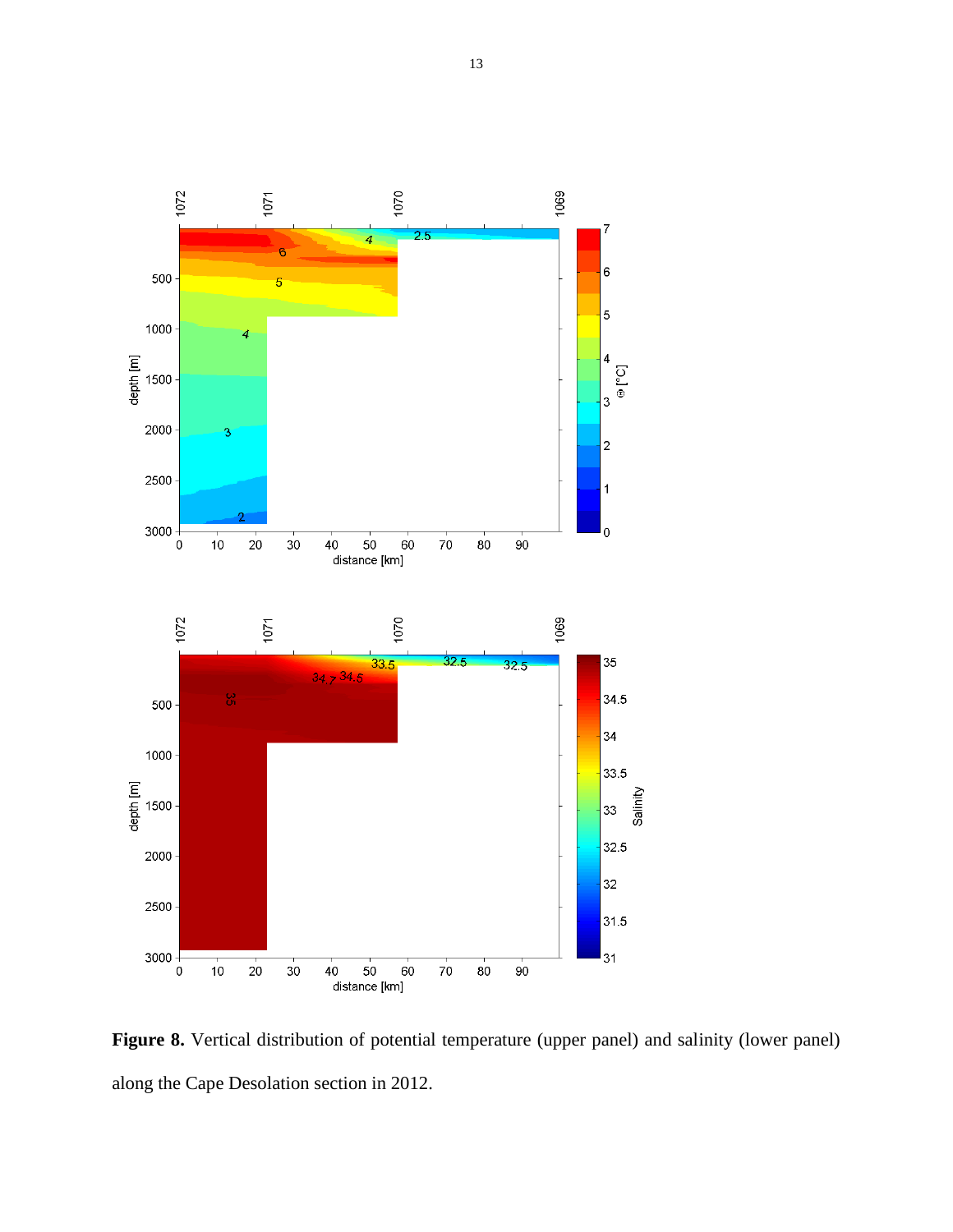

Figure 9. Hovmoeller diagram of potential temperature anomalies (upper panel) and salinity anomalies (lower panel) in the upper 700 m at Cape Desolation Station 3. Reference period is 1983-2011.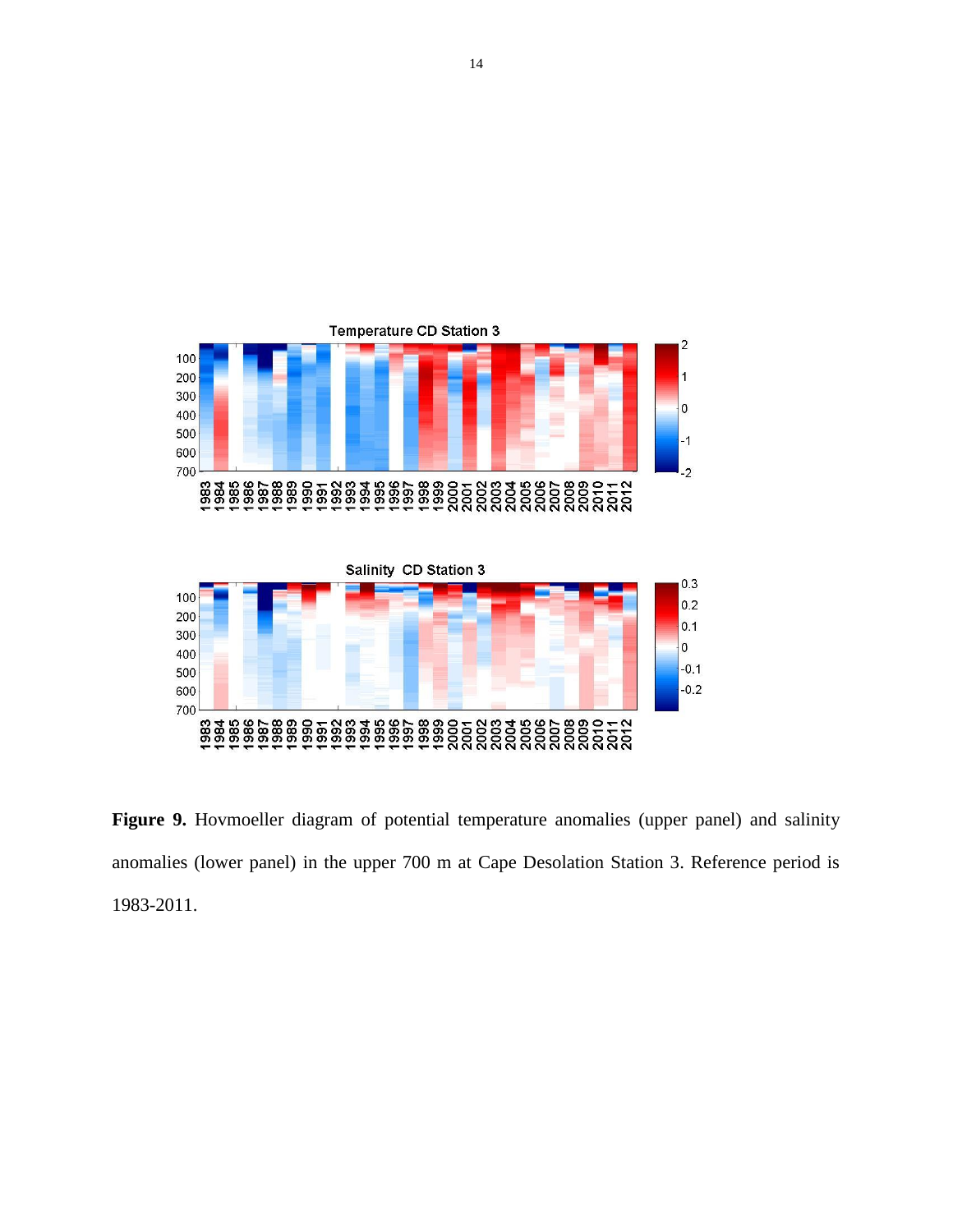

**Figure 10.** Vertical distribution of potential temperature (upper panel) and salinity (lower panel) along Fyllas Bank section (Figure 8) in 2012.